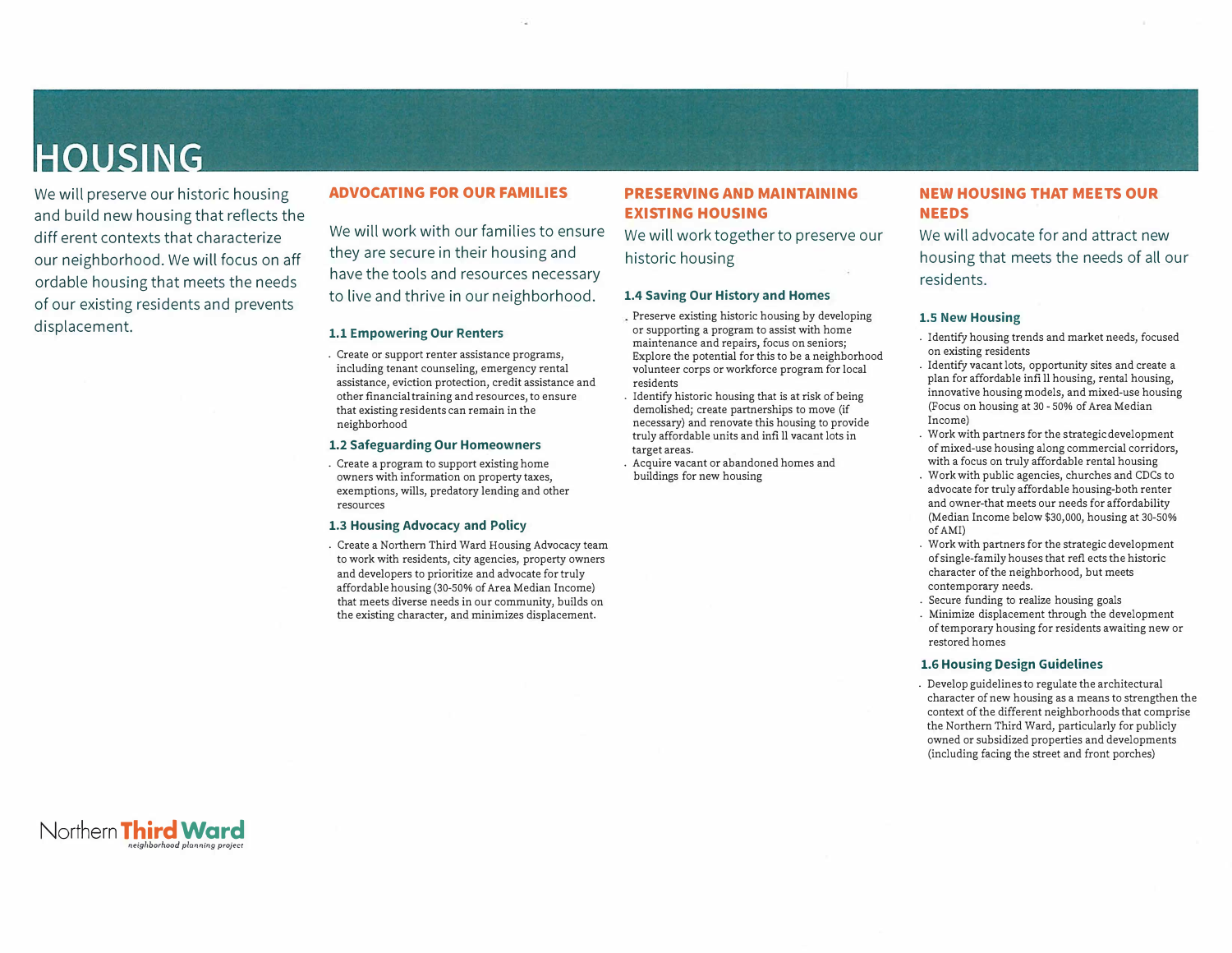# **NEIGHBORHOOD BUILDING**

Our neighbors, leaders, and institutions **2.2 Celebrating Our Community**  are connected and mobilized for change, the rich history and culture of our historically black neighborhood is celebrated and preserved, and our community is safe and beautiful

### **MOBILIZING THE COMMUNITY** We will

work together to connect and mobilize our neighbors, leaders, institutions, and others to build our political power, organization and leadership

#### **2.1 Building Our Collective Capacity**

- . Create a Mobilization Team to work in partnership with the Third Ward Community Cloth and other community and faith-based organizations to develop ways to share and improve resources, services and collaboration across the neighborhood.
- Create a grassroots social media campaign and webbased presence to connect neighbors, leaders, businesses, institutions and organizations.
- Develop strong community networks to relay information within the neighborhood by developing a block captain program that will also nurture or create community leaders.

- . Create a team or committee to develop and implement a grassroots early action grant program, "Community Building Grants" to be available
- to support schools, students, youth, parent
- organizations, civic and business groups, and others to organize community events and celebrations, block parties, clean-ups, fairs, itc.
- . Organize an annual neighborhood summit, "State of the Northern Third Ward" to bring everyone together and celebrate and share successes and redefi ne priorities for the coming year.

#### **2.3 Growing Our Leaders**

- . Work iWork in partnership with area churches, universities and organizations to create youth leadership opportunities and nurture young neighborhood leaders
- . Support existing programs, such as Change Happens Youth Leadership program and work to bring new programs that provide youth leadership opportunities such as Junior Achievement.

#### **2.4 Raising Our Voice (Political Engagement)**

- . Create an annual public policy agenda and advocacy plan for the Northern Third Ward around issues of gentrifi cation, land control, economic development, public spending and equity. Present this agenda at the annual neighborhood summit.
- . Partner with national organizations and leaders to shape this policy agenda to meet our vision and goals . Work with elected offi cials and agency
- representatives, such as the Tax Increment Reinvestment Zone (TIRZ) and Management District,

## **EYES ON THE NEIGHBORHOOD AND STREETS**

We will work togetherto ensure we are

secure and share a sense of well-being in our neighborhood

#### **2.5 Lighting Our Way**

- . Identify and prioritizeareas with poorstreet lighting
- . Work in partnership with Centerpoint energy and others to install LED lighting

#### **2.6 Community Policing**

. Develop stronger relationships, build trust and share priorities

- between residents and police. Advocate for more police on bikes in the neighborhood.
- Organize formal and informal events to bring law enforcement together with residents, such as neighborhood bike rides, and basketball games . Work together to decrease crime, for example by creating a neighborhood watch program, block
- walking or block captain program . Create a campaign to encourage residents to use non-
- emergency number to report suspicious activity

#### **2. 7 Eyes on the Streets**

- Work with residents and leaders to identify areas with drug activity or other problems
- Create partnerships to address these areas through collective activities or other alternative means, such as the mobile security trailers with cameras.

## **ENHANCING THE BEAUTY AND CELEBRATING THE HISTORY OF OUR NEIGHBORHOOD**

We will work together to ensure our neighborhood is well maintained and celebrateour rich and diverse culture

#### **2.8 Right of Way and Drainage Improvements**

Evaluate existing drainage and develop a plan for necessary improvements (areas with challenges include Sampson and Drew, Columbia Tap Trail) . Work with property owners to keep ditches and rightof-ways clean, well-maintained and free of debris or dumping.

#### **2.9 Mobility and Connectedness**

- Identify and prioritize areas for sidewalk construction or repair; Work with partners to secure funding and implement
- Develop a neighborhood ride share program or transit bus with a weekly schedule to visit banks, grocery stores, healthcare, etc. Target to seniors and others without transportation
- . Expand B-Cycle Stations in Northern Third Ward

#### **2.10 Cleaning Up**

- Address litter and illegal dumping by encouraging residents to use the city's 311 phone helpline service.
- Work together and with the City to ensure property owners and renters are keeping lots clean and mowed
- Work with METRO and the Houston Southeast to create a public art and youth program to design and install new "ART" trash receptacles in the community
- Organize neighborhood clean-ups

## **2.11 Re-purposing Vacant Lots**

. Identify and prioritize vacant land to be re-purposed (even temporarily) for mini-parks, plazas or urban gardens that serve as gathering places for formal and informal activities such as barbeques, games and other social events.

#### **2.12 Beautiful Streets**

. Identify and prioritize streets forimprovements including sidewalks, lighting, and beautification, focus on the northern section of Emancipation Avenue, Holman, Alabama, Elgin, McGowen and Scott

#### **2.13 Restoring and Re-Using Our Historic Buildings**

- Identify historic buildings that are underutilized **or vacant**
- Partner with area organizations, businesses or others to create plans for re-using these **resources**

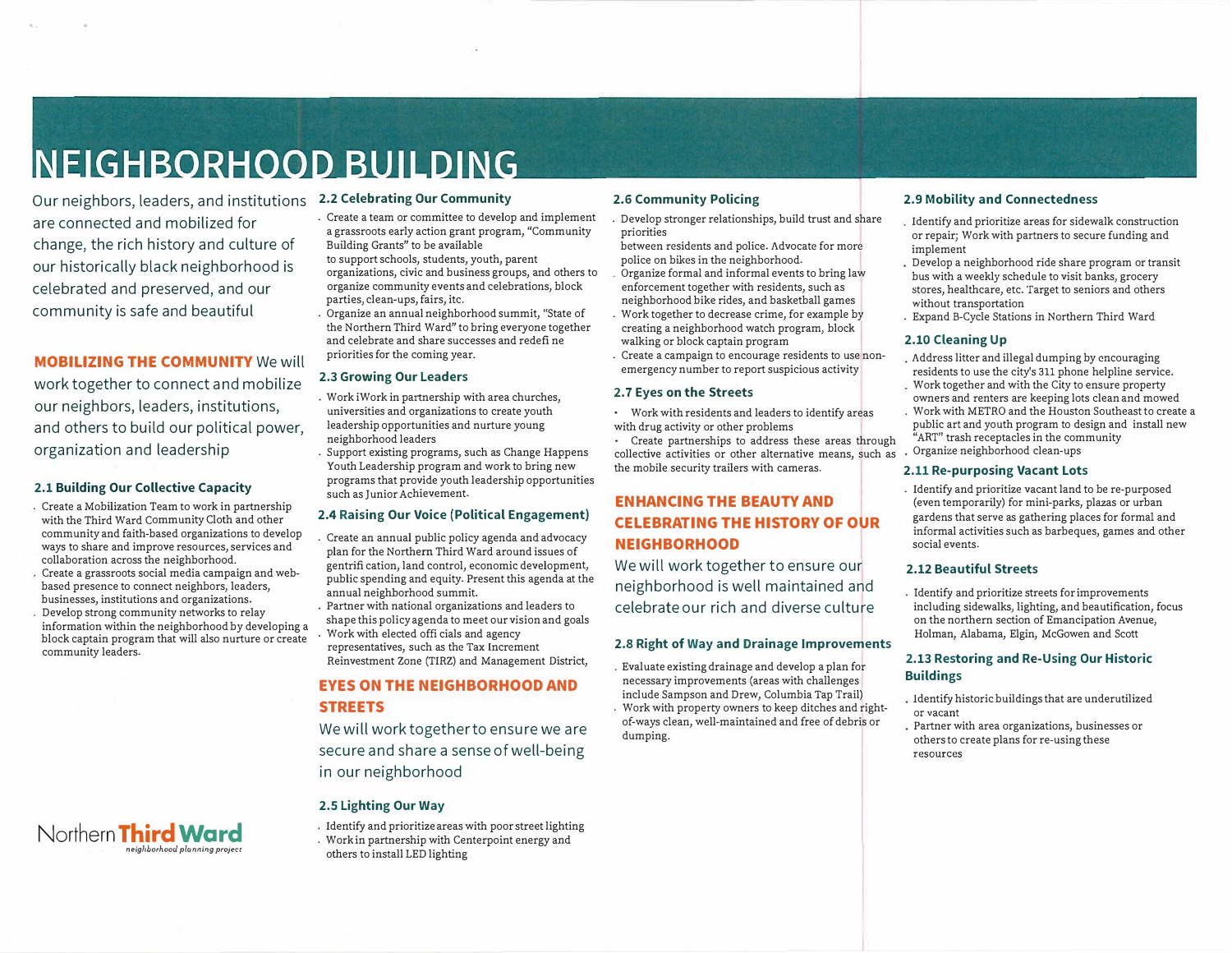## **ECONOMIC DEVELOPMENT AND WORKFORCE**

Our existing local businesses will thrive, new businesses will be attracted to the neighborhood, and we will have increased access to local jobs.

### **GROWING AND SUPPORTING OUR LOCAL BUSINESSES**

## We will work together to support and grow our local businesses

#### **3.1 Buy Local I Shop Third Ward**

- . Create a "Buy Third Ward" program to encourage people to shop at locally owned and black owned businesses
- . Work in partnership with area publishers and organizations to create a business directory for the neighborhood

#### **3.2 FacadelmprovementProgram**

. Create a storefront improvement program to assist local businesses and provide local jobs, or partner with a youth mentorship program or neighborhood volunteer corps (housing) to improve building facades

#### **3.3 Building the Capacity of Local Businesses**

- . Expand access to small business support programs including fi nancial support, loans and funding opportunities
- . Work in partnership with the Greater Houston Black Chamber (GHBC) and the UH Sure Program to create a mentorship program for locally owned and black owned businesses in organized monthly meetings

## **BUILDING AN INCLUSIVE AND COOPERATIVE ECONOMY**

We will work together to create new business models that grow our amenities, meet our needs, and support local and black entrepreneurship

#### **3.4 Seed New Community-Owned or Worker-Owned Cooperatives and Businesses**

- . Work together to identify key needs and develop a plan to seed new community-owned or worker-owned cooperative businesses in our community (similarto Nu Waters)
- Identify sites and key areas fornew retail, workspaces and . Focus onfull service grocery stores, restaurants, basic services, washateria and hardware store, banks andfinancial services .
- amenities, focus on key neighborhood corridors such as Emancipation Avenue

#### **3.5 Activate Vacant Storefronts, Historic Buildings and Lots with Pop-Up Shops**

. Spark entrepreneurship by working in partnership with property owners to identify vacant storefronts, historic buildings and lots to activate new pop-up shops at low or no cost.

#### **3.6 Hire Local**

- . Work with major employers and anchor institutions to create a "Hire Local" program that employs local residents and connects with local businesses
- . Identify employer needs, required skills and job training initiatives to meet the needs of local employers

#### **3.7 Job Training**

. Increase job-training resources in the neighborhood, including trade programs.

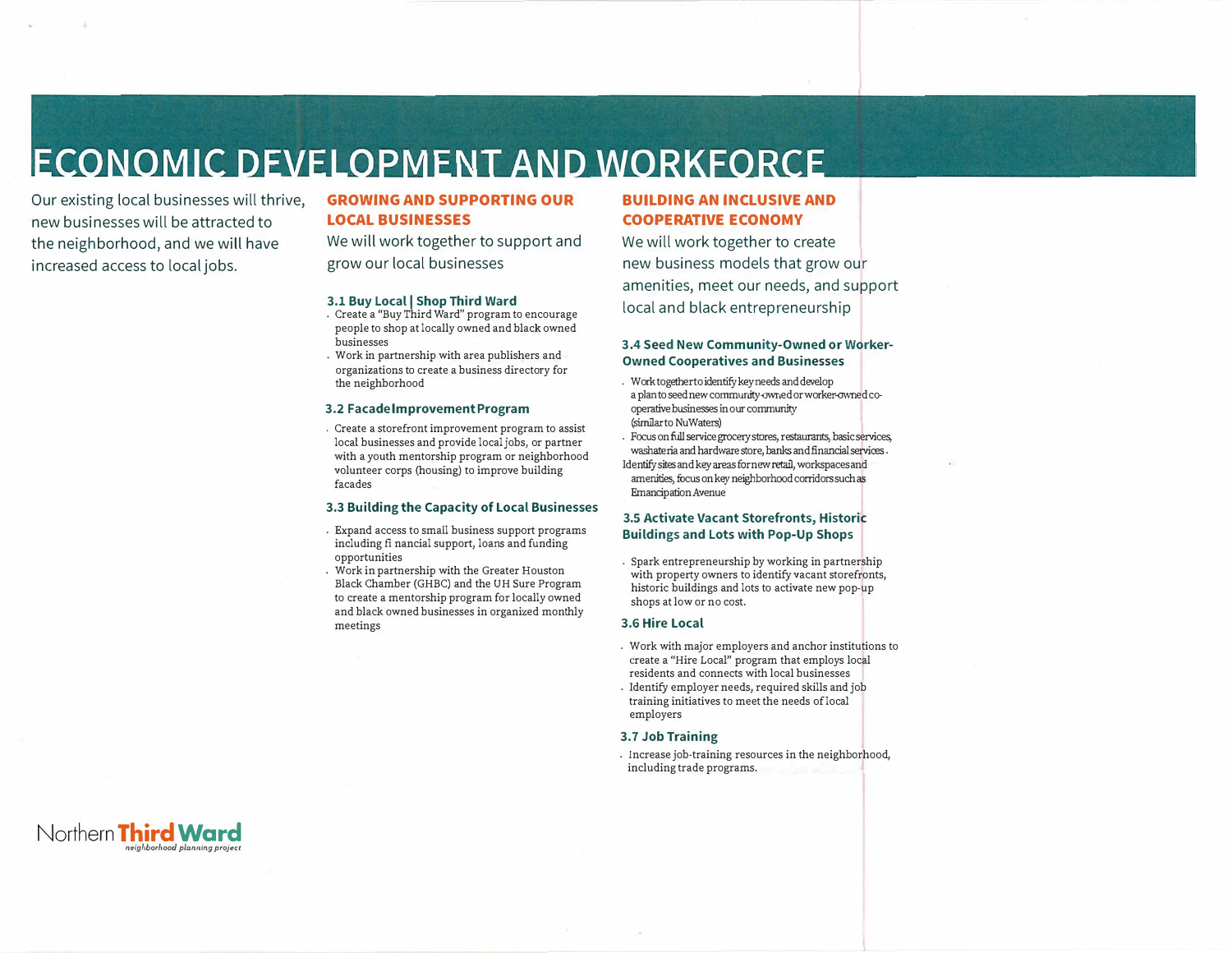## **EDUCATION**

Our historic neighborhood schools, our families and our children have the resources and support they need to succeed; our many educational institutions-that serve people of all ages-combine their strengths to ensure early and lifelong success for us all.

## **STRENGTHENING OUR HISTORIC LOCAL SCHOOLS AND INSTITUTIONS**

Our neighborhood will be home to educational pathways of choice, building upon historic and strong institutional and community relationships

#### **4.1 Vates Magnet Program**

. Yates Magnet Program

#### **4.2 Parent Teacher Engagement**

. Build relationships between parents and teachers to ensure academic success, including increasing participation in school activities and PTA/PTOs. Work to provide holistic staff, parent and faculty resources

#### **4.3 Strong Historic and Local Schools**

- . Support Yates High School and its feeder institutions to enhance their success and support parents' voices in shaping the future of the schools, including support groups to fundraise, supervise field trips, and advocate for improvements
- . Create a strategy to engage leaders and teachers at Yates, Blackshear and other feeder institutions to better understand their needs and where support is needed from the community

#### **4.4 Partnerships for Progress**

- . Inventory all organizations and institutions working in Northern Third Ward Schools, ensure partners are working together and holistically to support neighborhood schools . Work to build strong relationships and
- partnerships between organizations, local schools and universities to create a holistic education system in the neighborhood and encourage residents to go to local schools

## **EXPANDING AFTER-SCHOOL AND SUMMER ENRICHMENT**

Our children and youth will have access to programs and resources they need to succeed

#### **4.5 Publicize Out of School Programs**

- . Create a directory of after-school and summer enrichment programs for children and youth, ensure that this information is reaching residents
- . Target University summer programs for youth to Northern Third Ward schools

#### **4.6 Expanding Out of School Enrichment Programs**

- . Work in partnership with community centers, nonprofit organizations, and parks to expand and grow aft er-school and summer enrichment programs for children and youth such as S.H.A.P.E. Center's summer civil rights freedom tour
- . Focus programs on motivating students to increase academic performance and to set high career goals . Expand knowledge of aft er-school zone programs provided by the Smith Family library

#### **4. 7 Youth Mentorship**

- . Develop youth mentorship programs with local leaders and role models, including churches, universities, and the Hermann Park Rotary program.
- . Create a college-bound experience program with area universities